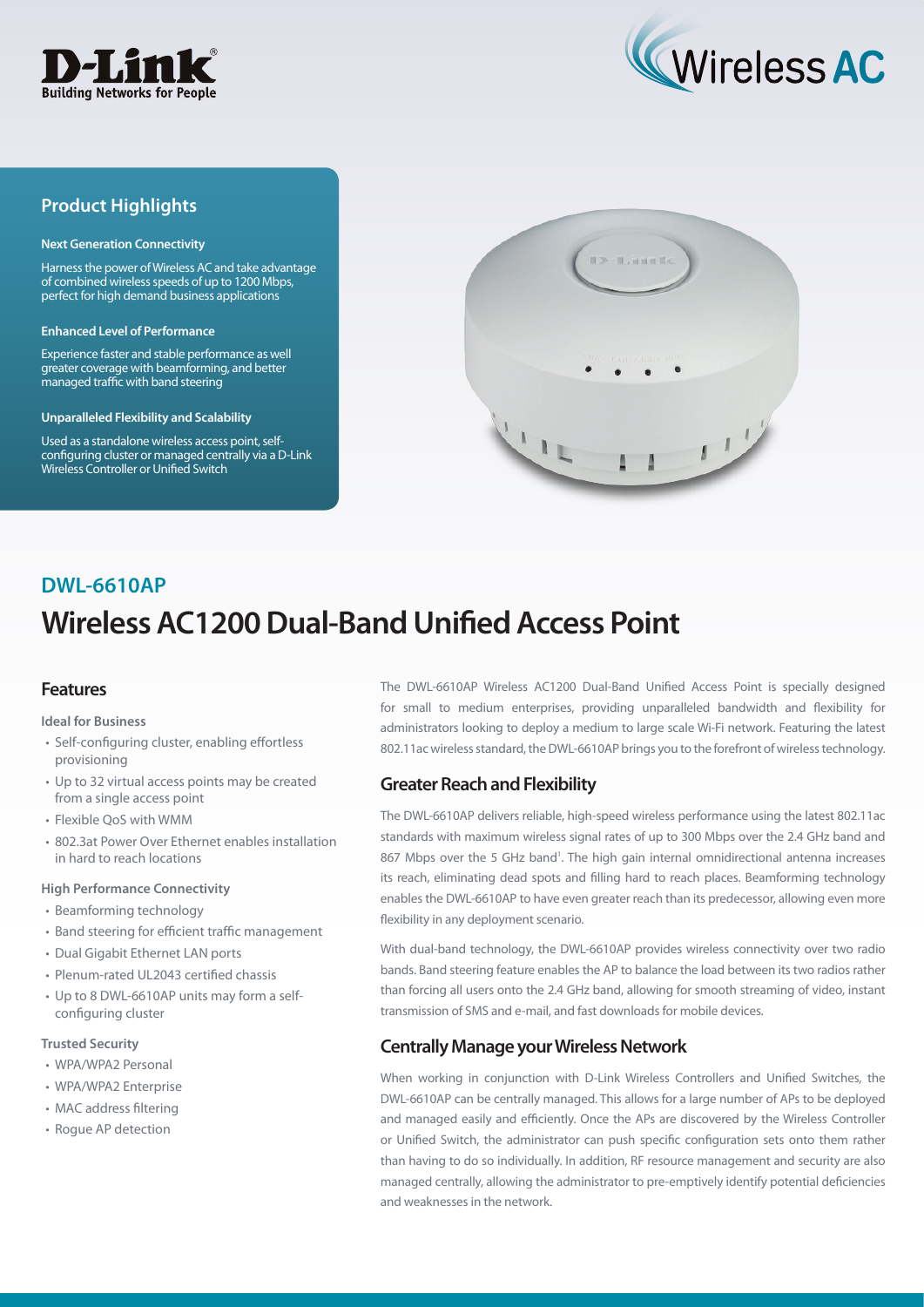

## **Self-Configuring Cluster**

For small businesses that need to deploy multiple APs but lack the resources to tackle the complicated task of network management, the DWL-6610AP's self-configuring cluster feature offers the ideal solution. When a small number of DWL-6610APs are deployed on the network, they may be configured to form a self-configuring cluster. Once the administrator configures one access point, the same configuration can then be applied to all remaining APs. Up to 8 APs may be used to form a cluster, making setting up your business wireless network a breeze.

### **Automatic RF Management Saves Power and Money**

When a number of access points are deployed close to each other, interference may result if proper RF management isn't implemented. When a DWL-6610AP senses a neighbour nearby, it will automatically select a non-interfering channel. This greatly reduces RF interference and will allow the administrator to deploy APs more densely. To further minimise interference, when a nearby AP is operating on the same channel, the DWL-6610AP will automatically lower its transmission power<sup>2</sup>. Conversely, if a nearby AP fails or is no longer present for whatever reason, the DWL-6610AP will increase its transmission power to expand coverage.

## **Quality of Service for Increased Connectivity**

The DWL-6610AP supports 802.1p Quality of Service (QoS) for enhanced throughput and better performance of time-sensitive traffic like VoIP and streaming DSCP. The DWL-6610AP is WMM-certified, so in the event of network congestion, time-sensitive traffic can be given priority ahead of other traffic. Furthermore, when a number of DWL-6610AP units are in close proximity to each other, an access point will refuse new association requests once its resources are fully utilised, allowing the association request to be picked up by a neighbouring unit. This feature ensures that no single AP is overburdened while others nearby sit idle.



If the worst should happen to your network you need the very best support and fast. Downtime costs your business money. D-Link Assist maximises your uptime by solving technical problems quickly and effectively. Our highly trained technicians are on standby around the clock, ensuring that award-winning support is only a phone call away.

With a choice of three affordable service offerings covering all D-Link business products, you can select the package that suits you best:

#### **D-Link Assist Gold - for comprehensive 24-hour support**

D-Link Assist Gold is perfect for mission-critical environments where maximum uptime is a high priority. It guarantees four hour around-the-clock response. Cover applies 24/7 for every day of the year including holidays.

#### **D-Link Assist Silver - for prompt same-day assistance**

D-Link Assist Silver is designed for 'high availability' businesses that require rapid response within regular working hours. It provides a four hour response service Monday to Friday from 8am to 5pm, excluding holidays.

### **D-Link Assist Bronze - for guaranteed response on the next business day**

D-Link Assist Bronze is a highly cost-effective support solution for less critical environments. Response is guaranteed within eight business hours Monday to Friday from 8am to 5pm, excluding holidays.

D-Link Assist can be purchased together with any D-Link business product. So whether you're buying switching, wireless, storage, security or IP Surveillance equipment from D-Link, your peace of mind is guaranteed. D-Link Assist also offers installation and configuration services to get your new hardware working quickly and correctly.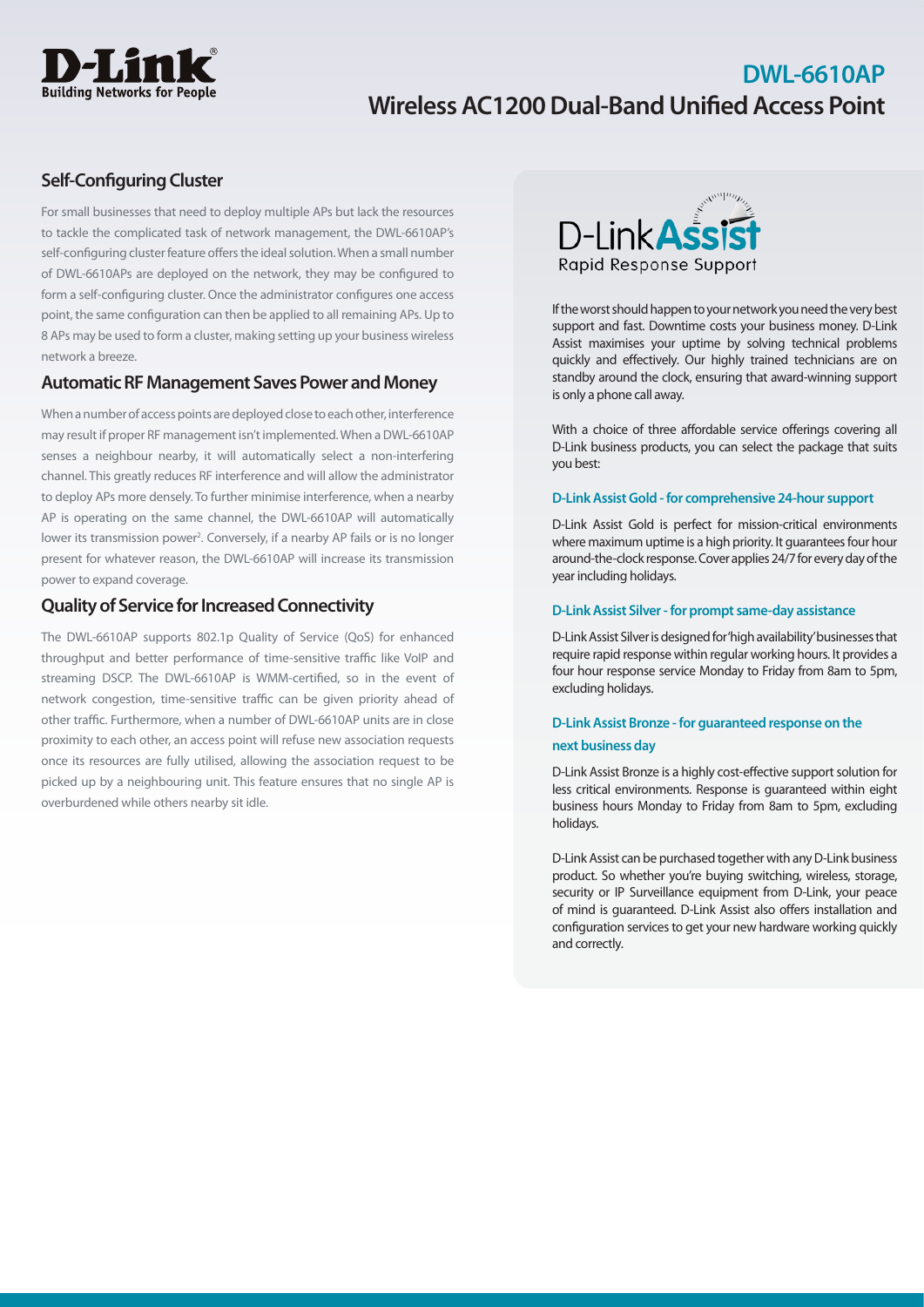

## **Technical Specifications**

| General                      |                                                                                                                                    |                                                                                   |
|------------------------------|------------------------------------------------------------------------------------------------------------------------------------|-----------------------------------------------------------------------------------|
| Interfaces                   | · 802.11b/g/n 2.4 GHz wireless<br>• 802.11ac 5 GHz wireless<br>• One 10/100/1000 LAN port<br>· RJ45 console port                   | • Factory reset button<br>• Power switch<br>• Power connector                     |
| LEDs                         | • Power<br>$-LAN$                                                                                                                  | $\cdot$ 2.4 GHz<br>$\cdot$ 5 GHz                                                  |
| Wireless Frequency           | • 2.4 GHz band: 2.4-2.4835 GHz                                                                                                     | • 5 GHz band: 5.15-5.35 GHz, 5.47-5.825 GHz                                       |
| Data Transfer Rate           | • 802.11ac: 433 Mbps-867 Mbps<br>· 802.11n: 6.5 Mbps-300 Mbps<br>· 802.11g: 54, 48, 36, 24, 12, 9, and 6 Mbps                      | • 802.11b: 11, 5.5, 2, and 1 Mbps<br>· 802.11a: 54, 48, 36, 24, 12, 9, and 6 Mbps |
| Operation Channel            | $\cdot$ 2.4 GHz<br>• 13 channels                                                                                                   | $-5$ GHz<br>• 19 non-overlapping channels                                         |
| Antenna                      | · Internal omnidirectional antennas                                                                                                | • 6.5 dBi for 5 GHz, 5 dBi for 2.4 GHz                                            |
| Security                     |                                                                                                                                    |                                                                                   |
| <b>SSID Security</b>         | • Up to 32 SSIDs, 16 per radio<br>• 802.1Q VLAN                                                                                    | • Station Isolation                                                               |
| <b>Wireless Security</b>     | • WPA Personal/Enterprise                                                                                                          | • AES and TKIP                                                                    |
| Detection & Prevention       | • Rogue and Valid AP Classification                                                                                                |                                                                                   |
| Authentication               | • MAC Address Filtering                                                                                                            |                                                                                   |
| Network Management           |                                                                                                                                    |                                                                                   |
| <b>Operational Modes</b>     | • Standalone<br>• AP Array                                                                                                         | • Managed (with DWS-4026, DWS-3160-24TC, DWS-3160-24PC,<br>DWC-1000 or DWC-2000)  |
| Web-based User Interface     | • HTTP/HTTPS                                                                                                                       |                                                                                   |
| Command Line                 | • RJ45 Serial Console<br>• Telnet/SSH                                                                                              | • SNMP                                                                            |
| Physical                     |                                                                                                                                    |                                                                                   |
| <b>Dimensions</b>            | • 158.8 x 158.8 x 69.4 mm w/o bracket                                                                                              |                                                                                   |
| Weight                       | $\cdot$ 500 grams                                                                                                                  |                                                                                   |
| Power Adapter (not included) | $\cdot$ 12 V DC, 2 A                                                                                                               |                                                                                   |
| Max Power Consumption        | .16.6W                                                                                                                             |                                                                                   |
| Power over Ethernet          | • 802.3at PoE+                                                                                                                     |                                                                                   |
| Enclosure                    | · Bottom cover - plastic<br>• Top cover - plastic                                                                                  | • UL2043 certified chassis                                                        |
| Temperature                  | • Operating: 0 to 40 °C                                                                                                            | • Storage: -20 to 65 °C                                                           |
| Humidity                     | • Operating: 10% to 90% non-condensing                                                                                             |                                                                                   |
| Certifications               | $\cdot$ CE<br>· EN 301 893 V1.7.1 (2012-06) (DFS/TPC)<br>· EN 300 328 V1.8.1 (2012-06)<br>$\cdot$ FCC<br>$\cdot$ IC<br>$\cdot$ cUL | $\cdot$ LVD<br>• UL2043<br>• C-Tick<br>• BSMI<br>$\cdot$ NCC<br>• Wi-Fi           |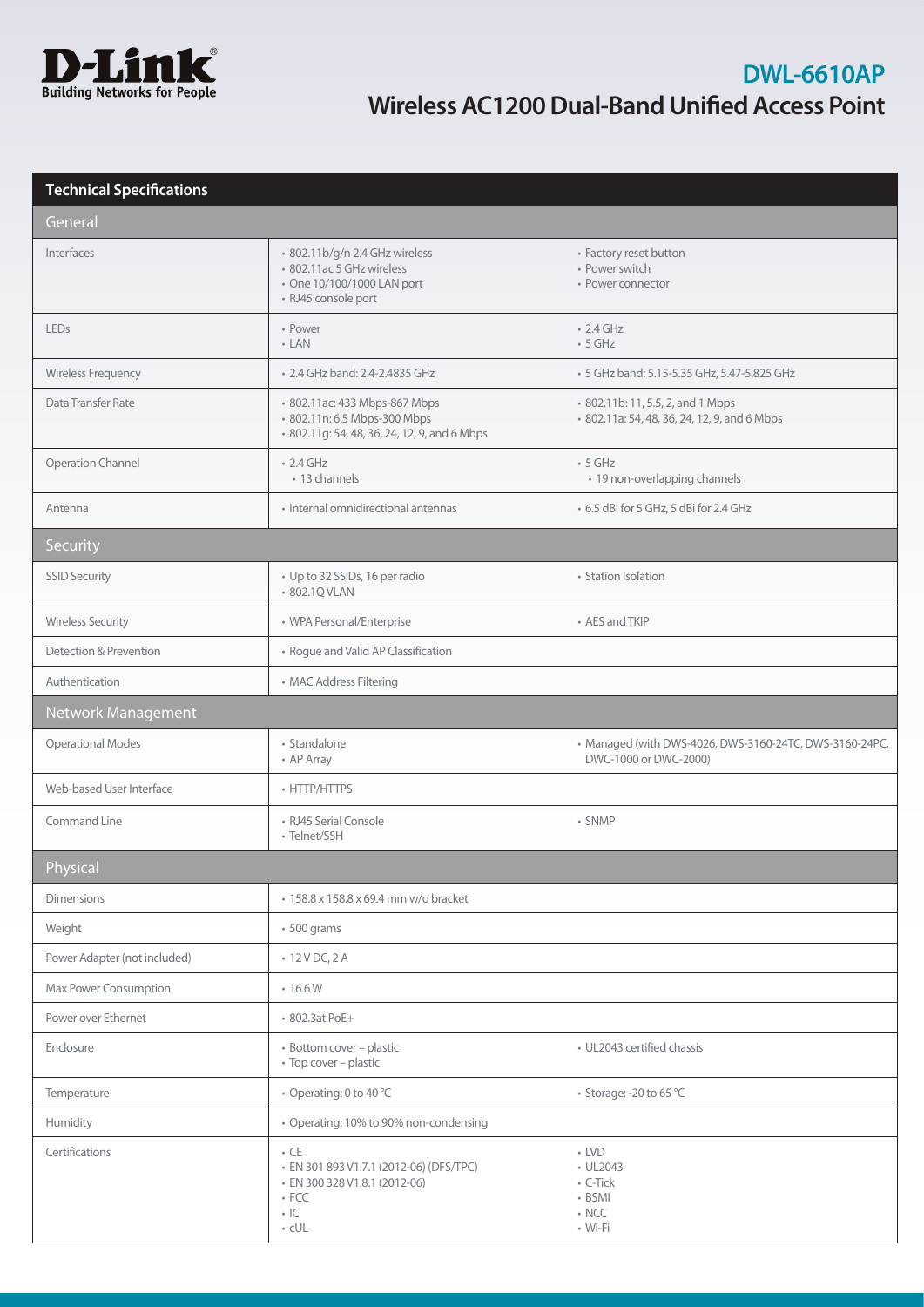

| <b>Radio Patterns</b>           |                                                                                                                                                                                                                                                              |                                                                                                                                                                                                       |
|---------------------------------|--------------------------------------------------------------------------------------------------------------------------------------------------------------------------------------------------------------------------------------------------------------|-------------------------------------------------------------------------------------------------------------------------------------------------------------------------------------------------------|
| 2.4 GHz Antenna Ceiling Mounted |                                                                                                                                                                                                                                                              |                                                                                                                                                                                                       |
| Orientation                     | H-Plane                                                                                                                                                                                                                                                      | E-Plane                                                                                                                                                                                               |
|                                 | $\circ$<br>345<br>15<br>16<br>330<br>315<br>45<br>300<br>60<br>$45 -$<br>$-20$<br>257<br>285<br>75<br>$98 -$<br>$\longrightarrow$ 2G-1<br>270<br>90<br>$2G-2$<br>255<br>105<br>240<br>120<br>225<br>135<br>210<br>150<br>195<br>165<br>180                   | $\circ$<br>345<br>15<br>10<br>330<br>315<br>$-10-$<br>300<br>d.<br>25<br>285<br>75<br>$-26 - 1$<br>270<br>255<br>105<br>240<br>225<br>150<br>210<br>165<br>195<br>180                                 |
| 2.4 GHz Antenna Wall Mounted    |                                                                                                                                                                                                                                                              |                                                                                                                                                                                                       |
| Orientation                     | H-Plane                                                                                                                                                                                                                                                      | E-Plane                                                                                                                                                                                               |
|                                 | $\circ$<br>345<br>15<br>$10 -$<br>330<br>315<br>45<br>$-10$<br>300<br>ļ15.<br>60<br>$-20$<br>257<br>285<br>75<br>$\mathcal{P}^{\mathcal{P}}$<br>$-2G-1$<br>270<br>90<br>$-2G-2$<br>255<br>105<br>240<br>120<br>225<br>135<br>150<br>210<br>195<br>165<br>180 | $\circ$<br>345<br>15<br>330<br>30<br>315<br>300<br>60<br>ls.<br>$-20$<br>$-25 - 7$<br>285<br>75<br>270<br>90<br>$76 - 7$<br>255<br>105<br>240<br>120<br>225<br>135<br>150<br>210<br>195<br>165<br>180 |